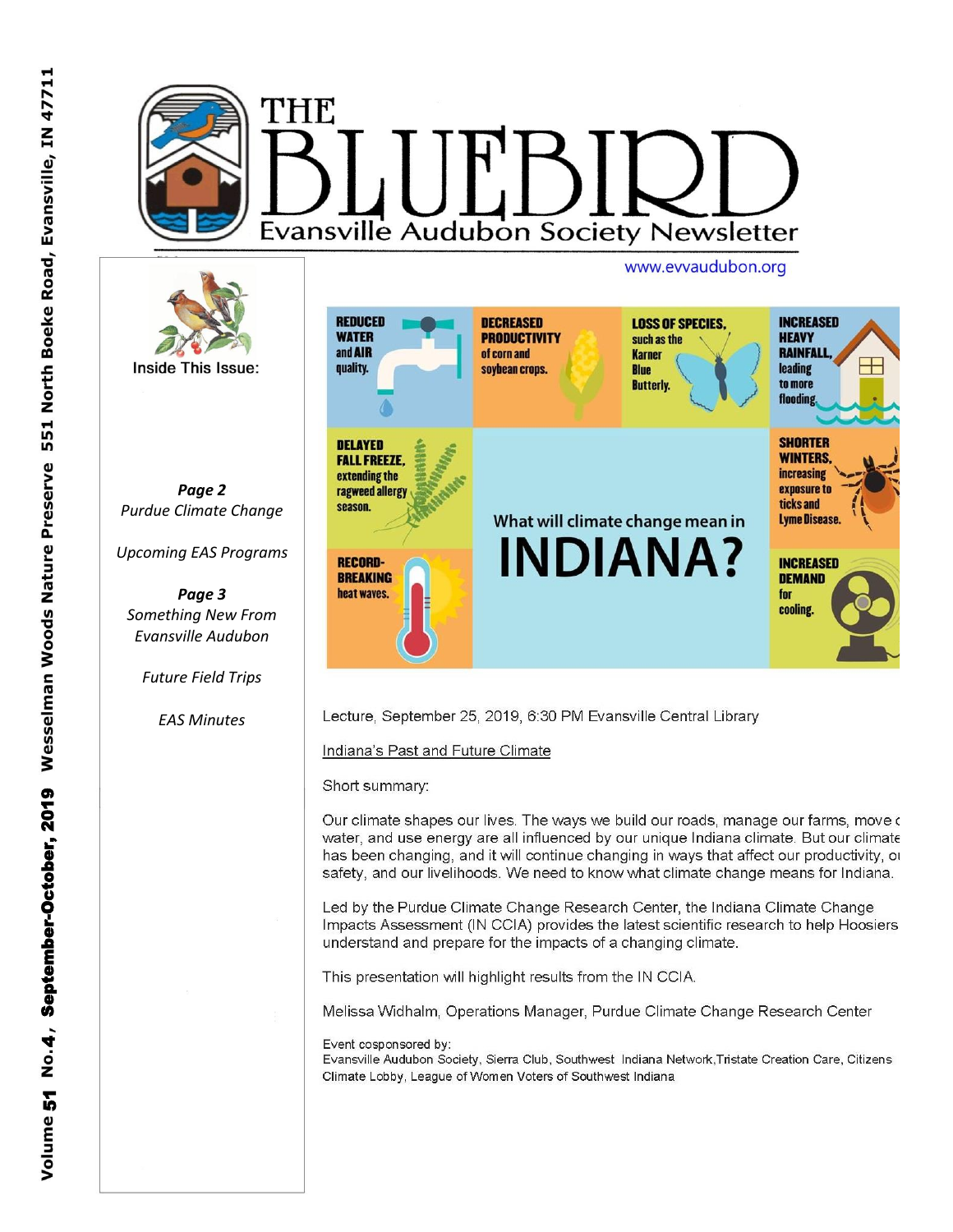Lecture, September 25, 2019, 6:30 PM Evansville Central Library

#### Indiana's Past and Future Climate

Melissa Widhalm, Operations Manager, Purdue Climate Change Research Center

From the Indiana Climate Change Impacts Assessment web site (IN CCIA):

**"Our climate shapes our lives. The ways we build our roads, manage our farms, move our water, and use energy are all influenced by our unique Indiana climate. But our climate has been changing, and it will continue changing in ways that affect our productivity, our safety, and our livelihoods. We need to know what climate change means for Indiana".** 

In 2015, the Purdue Climate Change Research Center (PCCRC) initiated a comprehensive evaluation of the projected effects of climate change in Indiana. It began with extensive pre-assessment sessions with individuals and groups interested in or affected by climate change and has focused on providing relevant, practical information and predictions to Indiana residents and decision makers.

By 2017 work on ten specific topic reports was initiated, with most now completed: **Climate, Health Effects, Forest Ecosystems, Urban Green Space, Agriculture, Aquatic Systems and Energy. Water** and **Infrastructure** reports are in preparation. Very concise and easily accessible summaries of each completed study, as **" key findings"** and **"why it**  matters", as well as links to the full reports, are available at https://ag.purdue.edu/indianaclimate/, (or just Google "Purdue Climate Change").

These reports go into specific detail on projected effects by region of the state, northern, central and southern and in some cases are specific to the county level. For example, for Vanderbugh Country, the models predict "extreme heat" (greater than 95 degrees F) going from a historical average on 7 to 10 days per year to 31 to 33 days (depending on future emissions levels) in the coming decades and to 47 to 60 days by mid-century.

Led by Jeffrey Dukes, PCCRC Director and Melissa Widhalm, PCCRC Operations Manager, over 100 scientists and over 50 organizations from throughout the state have participated by providing input, coauthoring reports and sharing results.

Since 2017 the PCCRC has engaged in an extensive outreach effort, making presentations to a wide range of groups statewide, including scientific symposiums and professional organizations, county level agricultural groups and local sustainability and environmental groups.

This lecture will be their first public presentation in the Evansville area.

-----------------------------------

Content adapted from the IN CCIA web site, contact Niles Rosenquist at nilesrosenquist@gmail.com for more information.

#### **UPCOMING EAS PROGRAMS**

Programs are the third Tuesday of each month (September thru June) at Wesselman Woods Nature Preserve.

**NEW START TIME 6 PM** except where noted (last minute changes will be posted on our Facebook page and our Website). Free and open to the Public.

Sept 17, 2019 - "Long Distance Migrants and Global Change: Case studies and synthesis" presented by Dr. Eric McCloud, Assistant Professor, USI. A timely program before the Purdue Climate Change lecture Sept. 25.

Oct 15, 2019 - "Disappearing Birds of the Midwest" presented by Matt Williams, Director of Conservation Programs, Indiana Chapter of The Nature Conservancy, will talk about some of the birds species that are in decline across the Midwest. Information & photos from his new book, Endangered and Disappearing Birds of the Midwest.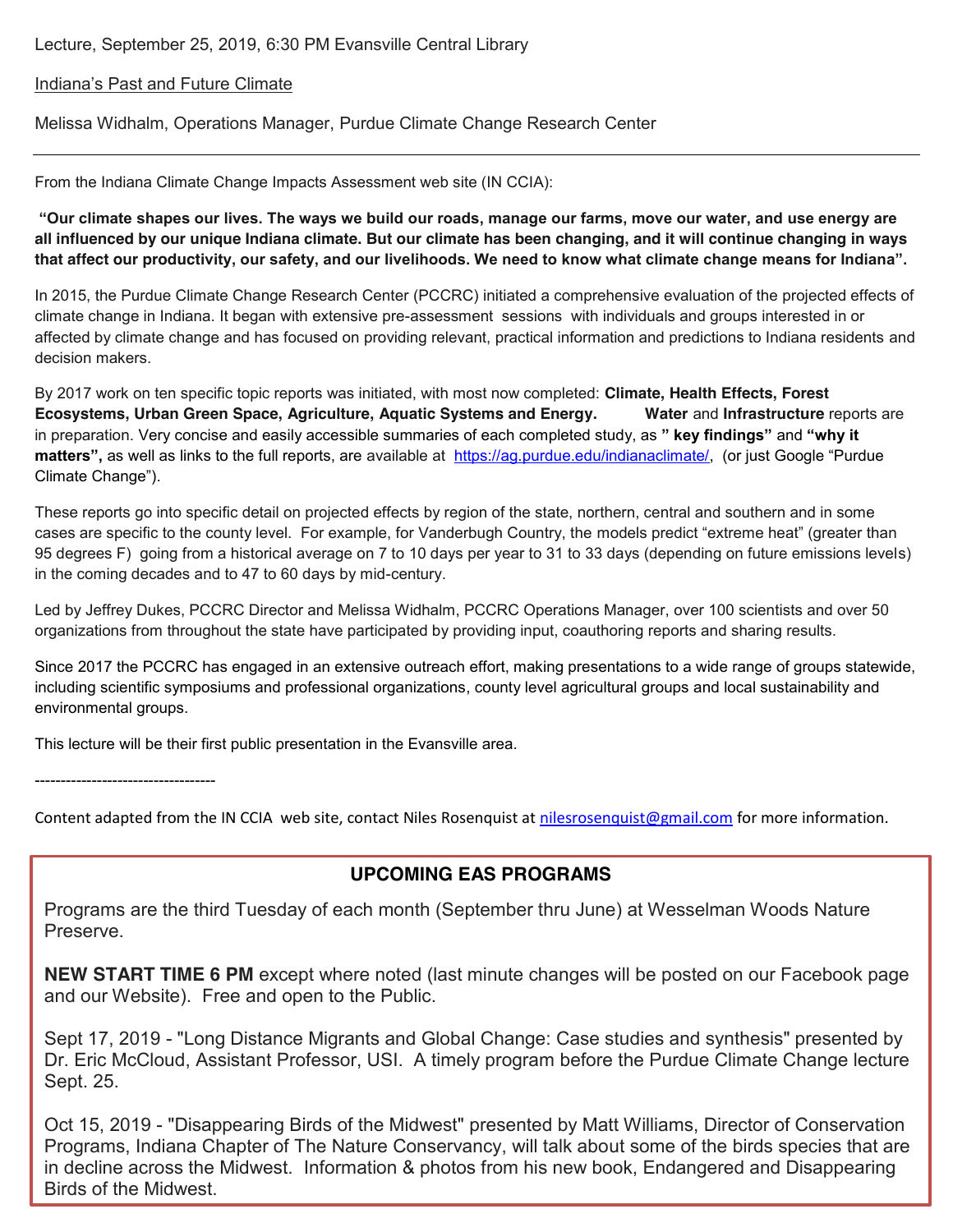## **PATOKA RIVER REFUGE APPRECIATION DAY EVENT OCT. 5, 2019...**

Evansville Audubon will again be participating in the Patoka River National Wildlife Refuge Appreciation Day event which is Saturday, October 5, 9 am - 2 pm at Wirth Park in Oakland City, Indiana. This year's theme: "Patoka River NWR: A Home for Endangered Species". Planned presentations on swamp rabbits, alligator snapping turtles and raptors from Hardy Lake Nature Center.

# **FUTURE FIELD TRIPS**

**Sept. 28 -** Westside Swift Sit **Oct. 26 -** Hemlock Cliffs/Patoka Lake area **Nov. 9 -** Hovey Lake/DNR Trip **Dec. 7 -** Somerville Mine Owl Prowl "Local Christmas Bird Counts" **Jan. -** 100 in January contest- (More info to come) **Feb. 8 -** Kentucky Dams Trip **Mar. 16 -** Goose Pond FWA **Apr. 25 -** Bluegrass Evening Trip(OVBF) **May 30 -** Harmonie State Park trip

## **Evansville Audubon Society Minutes June 18, 2019**

Vice President Don Batema called the Annual Meeting to order at 6:15 PM.

Treasurer's Report The following balances were reported and accepted: Bulk Mail \$119.71 Savings \$5.09 CD \$5003.55 Checking w/o reserves \$1133.97, Checking \$2063.01 Reserve Accounts Total \$929.04 Ed&Cons Available \$406.42, E-Scripts \$316.16 OVBF \$182.19 "checking" is from check register, includes transactions not on the bank statement yet. Annual Fund Donations \$3115 from 45 donors (No donations this month), \$500 committed to Purdue Climate Change lecture. Treasurer's Report was accepted as presented.

Committee Reports

Field Trips- June 15th to New Harmony had about 12 people and they saw a lot of birds.

Program- The Speaker for the September meeting will be Dr. Eric McCloud from USI who will present a program on Migratory Birds and Climate Change.

Minutes

Mary Ann Watson Moved and Jim Kimsey seconded that the minutes be approved as mailed.

New Business

The Slate of Officers & New Directors for 2019-2020 was presented

President: Sue Vernier Vice President: Don Batema Treasurer: Richard Vernier Secretary: Carolyn Egan

New Directors with terms ending 2022 Mary Ann Watson Brian Taylor Jim Campbell Andrew Nunn Replacement Director with term ending 2020 Niles Rosenquist Replacement Director with term ending 2021 Jessie Meier

Niles Rosenquist moved and Steve Heeger seconded that the Slate be accepted as presented. The membership approved unanimously.

Meeting was adjourned at 6:35PM

Carolyn Egan, Secretary

Program followed: Documentary about the life of J J Audubon